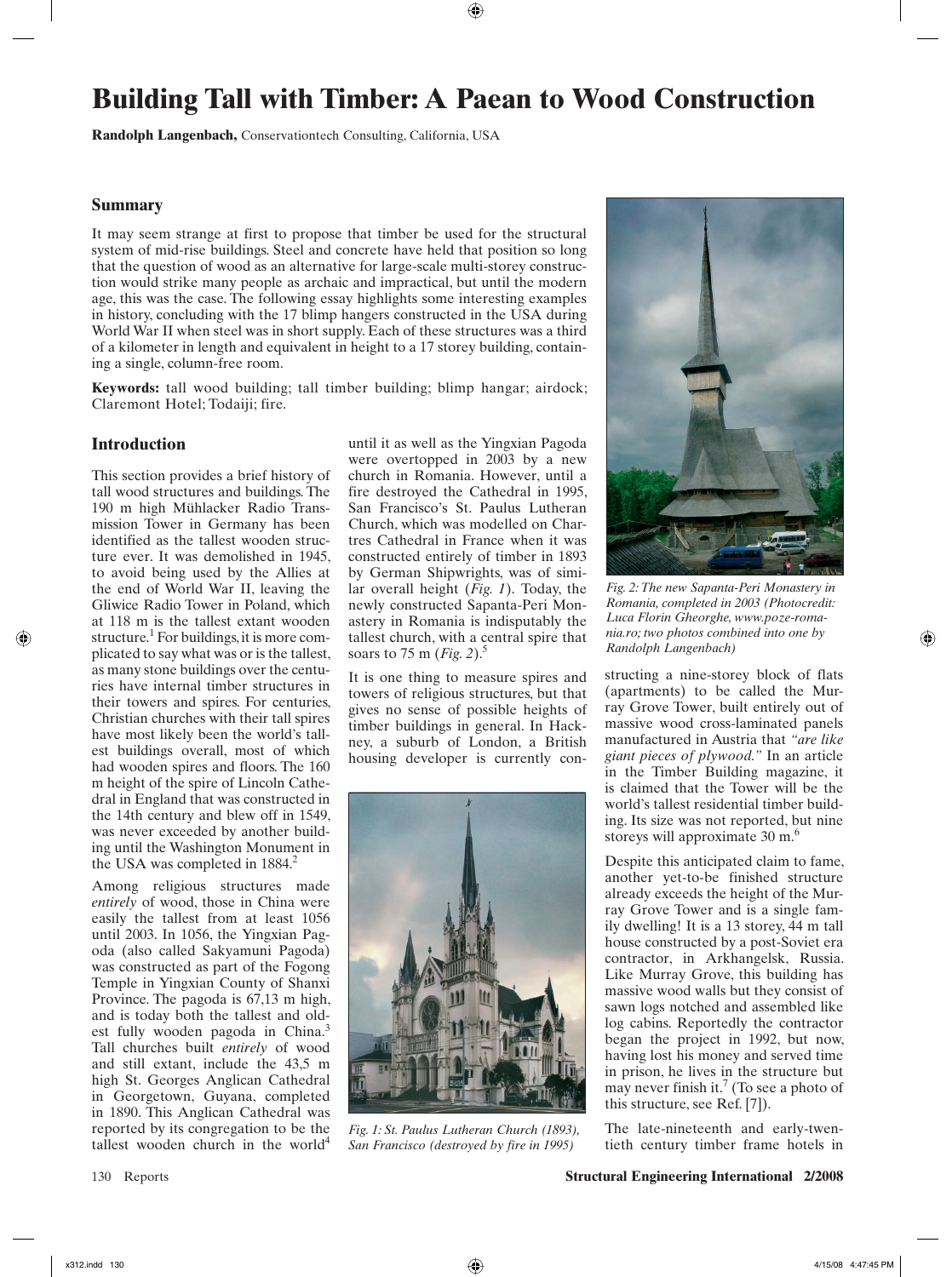

Fig. 3: Claremont Hotel under construction in 1906 (Source: University of California **Berkeley Library**)

North America are likely to be the largest residential wood buildings ever constructed. Before it was torn down, the Yellowstone Canvon Hotel was claimed to be the world's largest wooden hotel. The still extant Claremont Hotel in Oakland, California has 279 rooms plus conference facilities on ten occupied floors that rise approximately 36 m from the foundation to the roof, with a central tower that is approximately 48 m from the foundation to the top (*Fig.* 3).

#### **What About Fire?**

The question asked most often about such structures is "what about fires". In fact, the 1981 Oakland Firestorm, which consumed over 3400 homes (including this author's) and killed 25 people, came within 100 meters of the Claremont Hotel. Urban history in many cities has been shaped by conflagrations, but the death toll for all but the war-induced firestorms has been significantly less than that resulting from the earthquake-collapses of reinforced concrete buildings, especially if one looks at the record of the last decade in India, Pakistan, Turkey, and elsewhere. This is not to minimise the concern over fire, but rather to contextualise that risk. Consider the irony of the fact that when much of San Francisco was destroyed by the fire started by the 1906 earthquake, all of the brick, stone, and steel "fireproof" buildings in the downtown business district were completely burned out, while many neighborhoods consisting of wooden Victorian era houses, for which the city is now famous, survived intact  $(Fig. 4)$ .

It is also interesting to notice that both San Francisco and Istanbul, Turkey, share a common heritage of closely spaced timber buildings in their urban



Fig. 4: Typical nineteenth century wooden houses in San Francisco

cores. Even the architecture in Istanbul (Fig. 5), with its horizontal parapets and square bay windows, resembles San Francisco's ship-lap clad timber framed Victorian buildings. However, in the twenty-first century, the situation could not be more different. Wooden buildings, as always, continue to be constructed in San Francisco and the surrounding Bay Area, but Istanbul is now filled with thousands of four- to six-storey apartment blocks of reinforced concrete.

In North America, catastrophic fires destroyed large sections of New York in 1835, Montreal in 1852, Chicago in 1871, Boston in 1872, Seattle in 1892, and both Baltimore and Toronto in 1904. Of all of these fires, the one spawned by the earthquake in San Francisco in 1906 was arguably the most devastating, yet unprotected wooden buildings, now banned in almost every other city, continue to be allowed to be constructed in close proximity to each other. Why?

Istanbul was also famous for frequent fires. In fact, Turkish author Orhan Pamuk has said that there was a "tradition of watching fires," and that French author Théophile Gautier (1811-1872) had written "In four months I have seen six great fires." In his own life growing up in Istanbul, he reported that he saw "wooden buildings burned by greedy owners who wanted to live in larger modern concrete apartment blocks."<sup>8</sup> However, the recent 1999 Marmara earthquakes and 2003 Bingöl earthquake have made it clear that most of the reinforced concrete buildings that now fill the city are extremely vulnerable to pancake collapse.

Earthquakes are the one natural disaster, which can strike at any time without warning, adding a level of fear like no other natural hazard. The identified problem is so large in Istanbul that the World Bank determined that the costs and difficulty of fixing the problems



Fig. 5: A typical nineteenth century wooden house in Istanbul

city-wide are so great that there is no way they can even begin to finance such an undertaking.

Thus, while fire can be a motivating factor in banning new construction with exterior wood cladding in central city areas, in the case of Istanbul it is clear that it had not been fully realised that the vaunted strong material, reinforced concrete, would actually perform worse in earthquakes than the seemingly flimsy wooden structures that were replaced. However, experience has shown that in the absence of extensive training of the builders and stringent quality control, they do. Istanbul finds itself, therefore, in a predicament that it did not expect, with whistles in handbags to enable one to be heard if sandwiched between slabs of concrete as the only mitigation device at hand.

Although what is discussed here is only one instance of questionable planning and building regulatory policies, it does point to a systemic irrationality concerning suitability of timber buildings in urban settings.

#### **The Largest Wooden Buildings**

The Daibutsu-den or Great Buddha Hall of the Todaiji Temple in Nara, Japan, is frequently cited as the largest wooden building in the world.<sup>9</sup> The current structure, constructed in 1709, is 57 m long by 50,4 m wide by 48,6 m high, which is actually 30% shorter